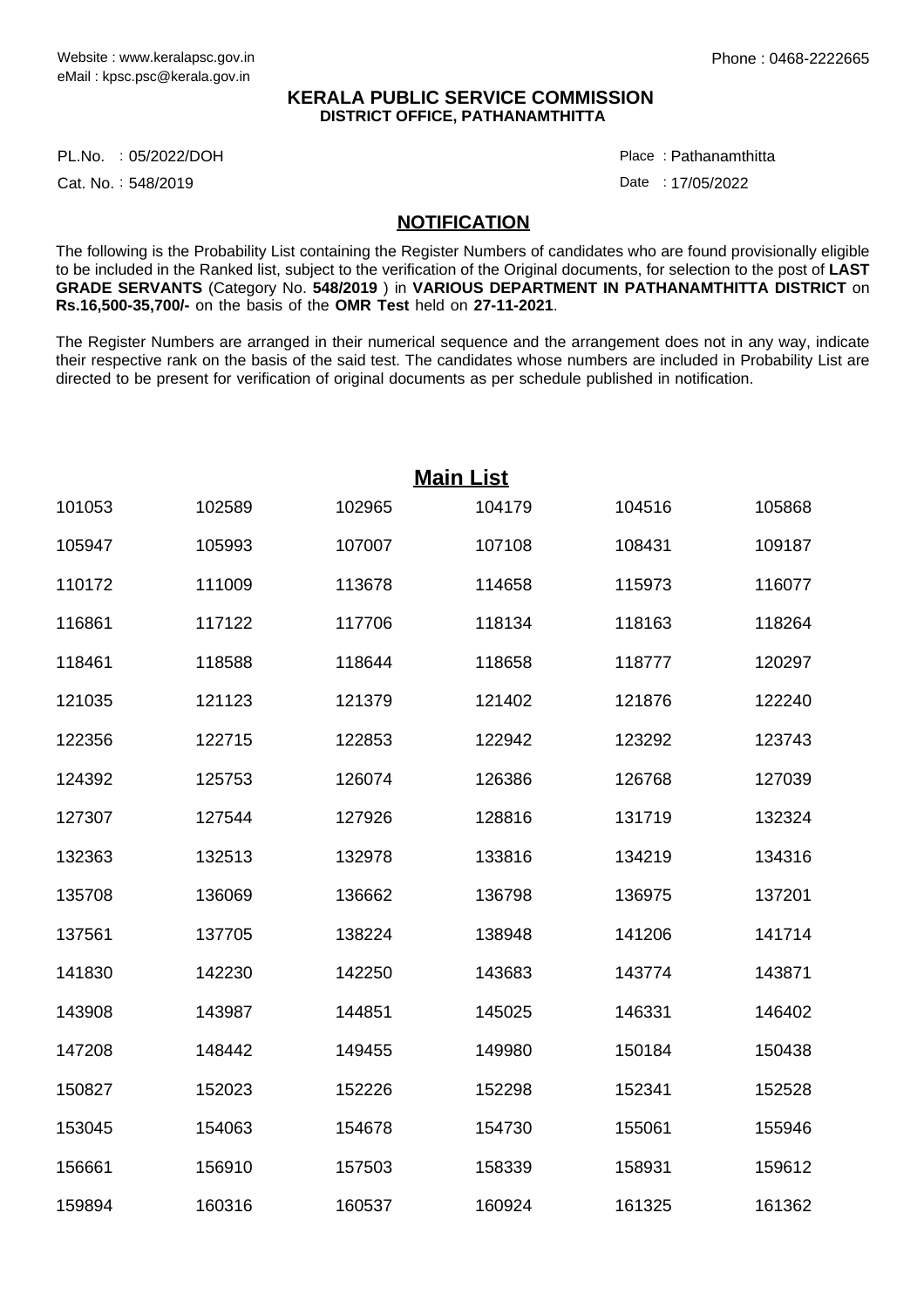LAST GRADE SERVANTS PATHANAMTHITTA

| 161624 | 161784 | 162030 | 162049 | 162055 | 162127 |
|--------|--------|--------|--------|--------|--------|
| 162157 | 162353 | 162407 | 162561 | 162687 | 162883 |
| 163039 | 163218 | 164970 | 165958 | 166275 | 166410 |
| 166991 | 167247 | 167485 | 168187 | 168217 | 168274 |
| 168644 | 168666 | 169068 | 169111 | 169506 | 170236 |
| 170336 | 170853 | 171307 | 171349 | 171443 | 171677 |
| 173148 | 173374 | 173395 | 173419 | 173709 | 173804 |
| 173864 | 174202 | 174344 | 174749 | 174751 | 174865 |
| 175186 | 175298 | 175375 | 175822 | 175849 | 175941 |
| 176138 | 176210 | 176380 | 176944 | 177080 | 177258 |
| 177413 | 177438 | 178664 | 178707 | 178727 | 179134 |
| 179536 | 179557 | 180028 | 180039 | 180040 | 180063 |
| 180286 | 180317 | 180408 | 180486 | 180731 | 180810 |
| 180938 | 181162 | 181237 | 181284 | 181308 | 181360 |
| 181513 | 181610 | 181659 | 181693 | 181694 | 181828 |
| 181982 | 182111 | 182371 | 182443 | 182453 | 182456 |
| 182598 | 182706 | 182711 | 182721 | 182857 | 182896 |
| 182943 | 182948 | 182949 | 183014 | 183079 | 183123 |
| 183367 | 183381 | 183521 | 183614 | 183676 | 184007 |
| 184201 | 184209 | 184222 | 184371 | 184436 | 184448 |
| 184463 | 184472 | 184520 | 184584 | 184586 | 184623 |
| 184706 | 184740 | 184985 | 185036 | 185050 | 185060 |
| 185097 | 185133 | 185169 | 185217 | 185268 | 185328 |
| 185377 | 185389 | 185409 | 185425 | 185487 | 185538 |
| 185684 | 185716 | 185733 | 185787 | 185952 | 185971 |
| 185974 | 186039 | 186118 | 186169 | 186317 | 186410 |
| 186449 | 186530 | 186561 | 186574 | 186588 | 186654 |
| 186680 | 186740 | 186770 | 186835 | 186882 | 186894 |
| 186912 | 187024 | 187035 | 187052 | 187118 | 187184 |
| 187217 | 187224 | 187226 | 187244 | 187408 | 187412 |
| 187510 | 187520 | 187601 | 187750 | 187825 | 187892 |
| 187938 | 187999 | 188024 | 188125 | 188262 | 189301 |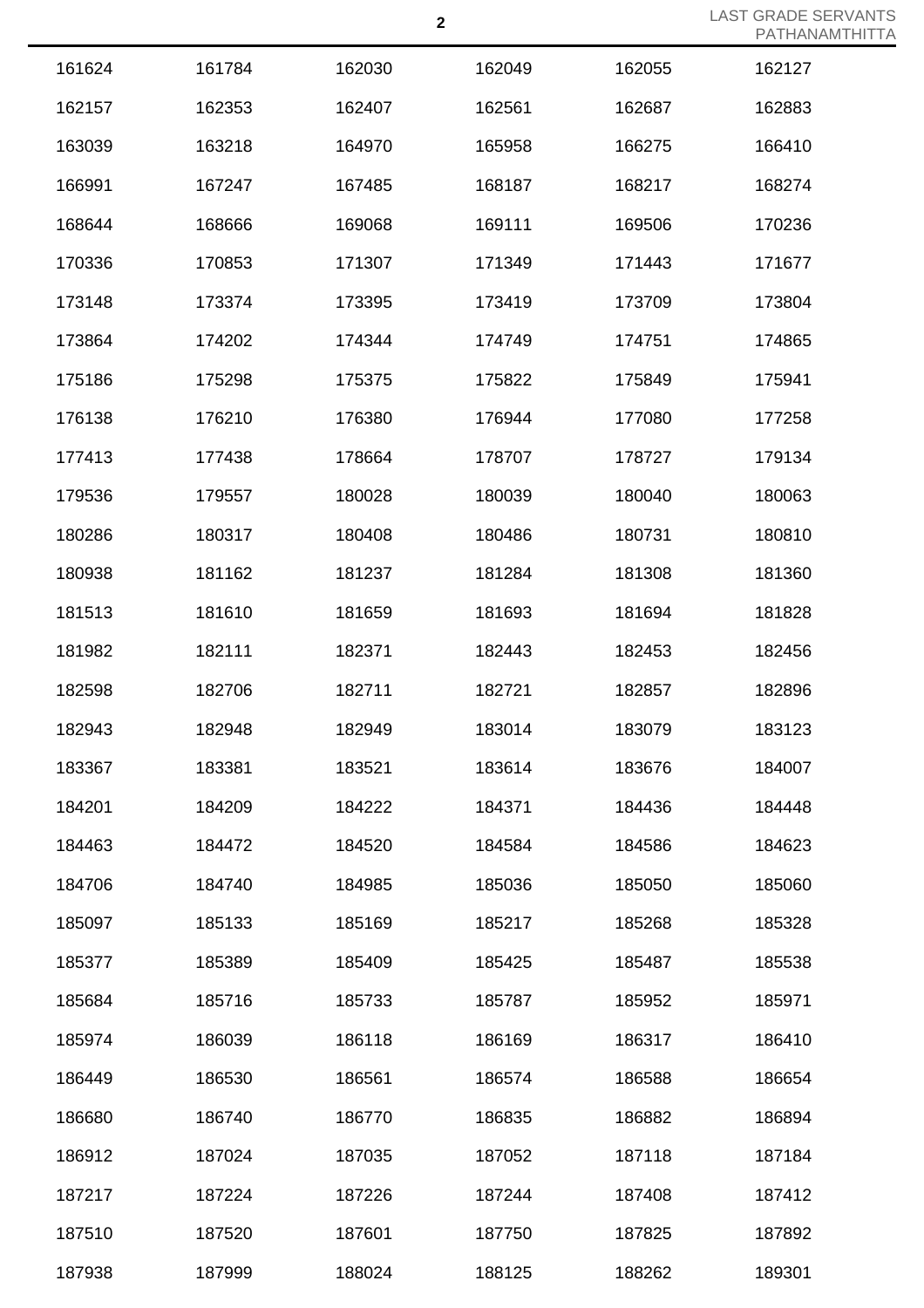| 190373       | 190837 | 195044 | 195443 | 195821 | 196445 |
|--------------|--------|--------|--------|--------|--------|
| 196846       | 196869 | 197025 | 197836 | 198702 | 198734 |
| 198873       | 199014 | 199190 | 200938 | 200978 | 200981 |
| 201124       | 201215 | 201796 | 202358 | 203016 | 203948 |
| 204861       | 204983 | 205122 | 205737 | 205808 | 206254 |
| 207150       | 207457 | 207844 | 208022 | 208454 | 208575 |
| 209398       | 209904 | 209912 | 210682 | 211237 | 211364 |
| 211390       | 211779 | 212500 | 212650 | 218279 | 220269 |
| 224227       | 224375 | 245188 | 251386 | 267520 | 272485 |
| 281145       | 287100 | 288281 | 299197 | 299910 | 355540 |
| 367811 DA-LV |        |        |        |        |        |

## **Supplementary List**

**Ezhava/Thiyya/Billava**

| 122781       | 123444 | 123452 | 128921                 | 133691          | 144164       |
|--------------|--------|--------|------------------------|-----------------|--------------|
| 147980       | 148492 | 149019 | 153079                 | 155862          | 157429       |
| 158833       | 160224 | 160449 | 161460                 | 161559          | 162558       |
| 162577       | 163022 | 163708 | 163872                 | 164445          | 167892       |
| 169864       | 170741 | 170950 | 173058                 | 174303          | 175101       |
| 178593       | 179750 | 180402 | 181684                 | 182039          | 182249       |
| 182557       | 182999 | 185016 | 185504                 | 185526          | 185930       |
| 186383       | 186486 | 186670 | 186865                 | 187348          | 187524       |
| 187649       | 187898 | 188078 | 188087                 | 188206          | 188290       |
| 188463       | 190222 | 190680 | 192547                 | 196116          | 201778       |
| 205559       | 206219 | 216027 | 218104                 | 219900          | 284168       |
| 286690       | 325409 |        |                        |                 |              |
|              |        |        | <b>Scheduled Caste</b> |                 |              |
| 100107       | 119046 | 132738 | 136501                 | 136812          | 139275       |
| 139776       | 147344 | 147349 | 150238                 | 157159          | 160560       |
| 163694       | 166388 | 168295 | 169698                 | 170579          | 170601       |
| 170932       | 175543 | 178728 | 181219                 | 181269 DA-LD/CP | 181275 DA-LV |
| 181277 DA-LV | 181726 | 181875 | 182266                 | 182296          | 183015       |
| 183158       | 183231 | 183887 | 184445                 | 184591          | 184816       |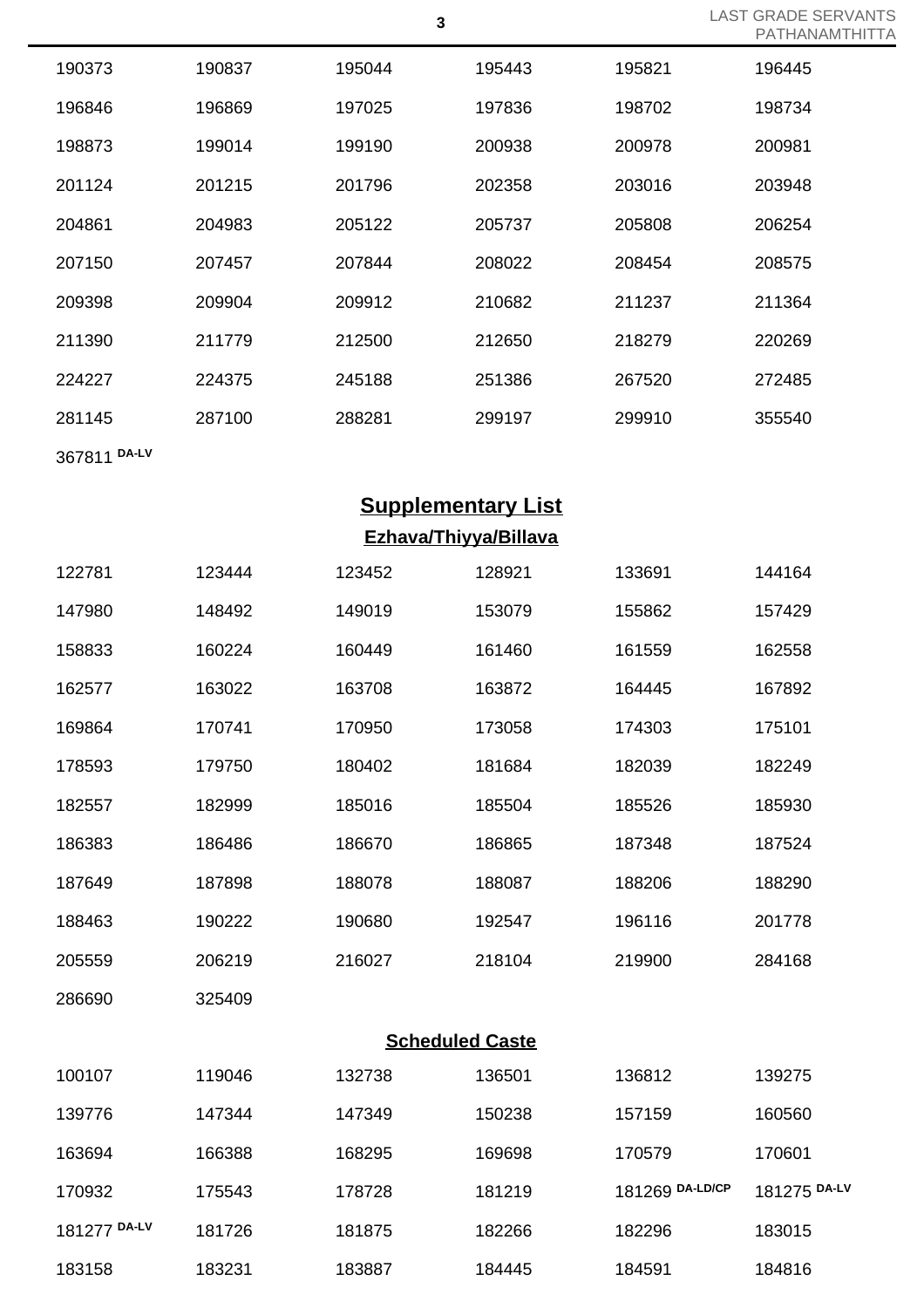| <b>LAST GRADE SERVANTS</b> |
|----------------------------|
| PATHANAMTHITTA             |

|                            |        |        |                        |        | <b>PAI HANAMI</b> |  |
|----------------------------|--------|--------|------------------------|--------|-------------------|--|
| 184998                     | 185539 | 185542 | 185670                 | 185866 | 187456            |  |
| 187630                     | 187697 | 187961 | 188134                 | 208283 | 211669            |  |
| 221423                     | 311918 |        |                        |        |                   |  |
|                            |        |        | <b>Scheduled Tribe</b> |        |                   |  |
| 105436                     | 116543 | 125972 | 133064                 | 138435 | 146852            |  |
| 181459                     | 181516 | 181888 | 182240                 | 182267 | 182648            |  |
| 183667                     | 183689 | 184126 | 185119                 | 185515 | 186577            |  |
| 186646                     | 187363 | 187964 | 214311                 | 216951 | 217710            |  |
| 218718                     | 219061 | 220107 | 220183                 | 220266 | 221235            |  |
| 222149                     | 222165 | 222301 | 224613                 | 227585 | 227644            |  |
| 228984                     | 230590 | 230802 | 231777                 | 232211 | 233201            |  |
| 233444                     | 233988 | 234064 | 234117                 | 234870 | 304968            |  |
| 353992                     | 355375 |        |                        |        |                   |  |
|                            |        |        | <b>Muslim</b>          |        |                   |  |
| 105556                     | 113328 | 113968 | 121628                 | 123260 | 124397            |  |
| 125832                     | 127592 | 142672 | 146501                 | 149196 | 151282            |  |
| 152605                     | 153452 | 154199 | 154997                 | 156254 | 156379            |  |
| 156855                     | 157897 | 159530 | 166897                 | 168355 | 169586            |  |
| 170799                     | 171649 | 172538 | 174672                 | 175488 | 175594            |  |
| 177409                     | 179164 | 179243 | 179522                 | 179768 | 180911            |  |
| 180998                     | 182208 | 182402 | 182629                 | 183561 | 183620            |  |
| 183682                     | 184984 | 185322 | 185707                 | 186398 | 186543            |  |
| 186696                     | 187149 | 187355 | 191984                 | 203612 | 205691            |  |
| 206268                     | 210791 | 211387 | 212169                 | 212965 | 247375            |  |
| 285415                     | 330972 |        |                        |        |                   |  |
| <b>Latin Catholics/A.I</b> |        |        |                        |        |                   |  |
| 106897                     | 117090 | 121497 | 124066                 | 129316 | 131023            |  |
| 131318                     | 136080 | 138979 | 149694                 | 150460 | 163319            |  |
| 167201                     | 168170 | 170119 | 172075                 | 180260 | 183369            |  |
| 189681                     | 192291 | 197333 | 207018                 | 210323 | 210603            |  |
| 254131                     |        |        |                        |        |                   |  |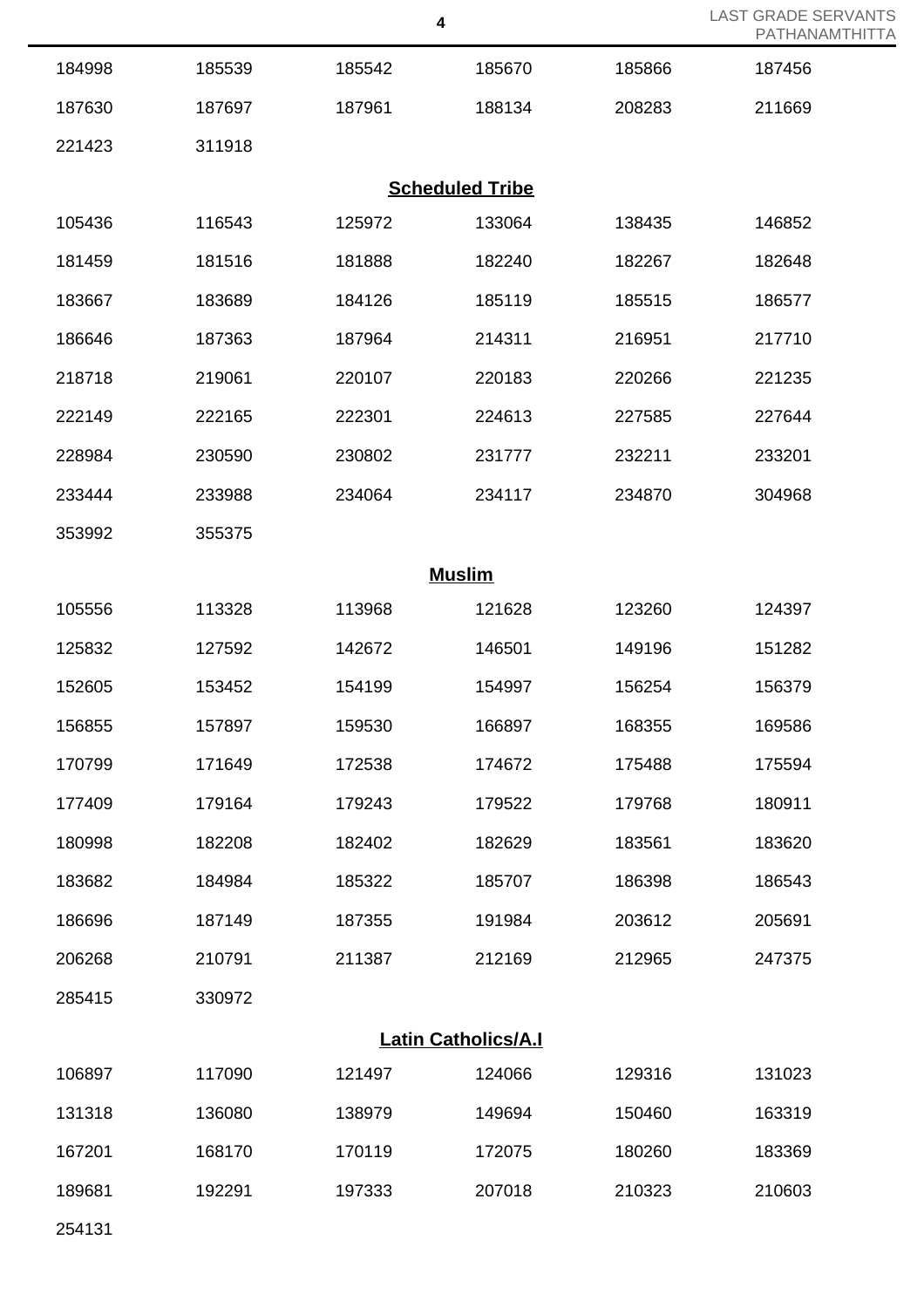| <b>LAST GRADE SERVANTS</b> |
|----------------------------|
| PATHANAMTHITTA             |

|                                                                |                 | <b>OBC</b>                |                 |                 |                 |  |  |
|----------------------------------------------------------------|-----------------|---------------------------|-----------------|-----------------|-----------------|--|--|
| 105907                                                         | 110498          | 114704                    | 117357          | 117568          | 122384          |  |  |
| 123900                                                         | 131408          | 135095                    | 142113          | 143920          | 145295          |  |  |
| 146169                                                         | 150403          | 156049                    | 161880          | 163615          | 171270          |  |  |
| 174352                                                         | 174397          | 176366                    | 176985          | 182203          | 182661          |  |  |
| 184592                                                         | 185076          | 185450                    | 186890          | 187033          | 187439          |  |  |
| 187503                                                         | 187723          | 200170                    | 200171          | 202967          | 283048          |  |  |
| 295786                                                         |                 |                           |                 |                 |                 |  |  |
|                                                                |                 | <b>Viswakarma</b>         |                 |                 |                 |  |  |
| 115713                                                         | 146881          | 149868                    | 155217          | 157778          | 169481          |  |  |
| 184160                                                         | 186042          | 187350                    | 187599          | 202842          | 204282          |  |  |
|                                                                |                 | <b>SIUC Nadar</b>         |                 |                 |                 |  |  |
| 106067                                                         | 107140          | 111123                    | 111455          | 113039          | 118750          |  |  |
| 128638                                                         | 131333          | 131641                    | 132116          | 139451          | 144804          |  |  |
| <b>Scheduled Caste Converts to Christianity</b>                |                 |                           |                 |                 |                 |  |  |
| 112629                                                         | 117097          | 122688                    | 160643          | 182250          | 183611          |  |  |
| 184210                                                         | 185730          | 185842                    | 187773          | 188248          | 214226          |  |  |
|                                                                |                 | <b>Dheevara</b>           |                 |                 |                 |  |  |
| 102687                                                         | 123333          | 166667                    | 175928          | 184558          | 189605          |  |  |
| 190120                                                         | 198477          | 199389                    | 201883          | 209146          | 212137          |  |  |
| <b>Hindu Nadar</b>                                             |                 |                           |                 |                 |                 |  |  |
| 113657                                                         | 117708          | 121916                    | 126709          | 131434          | 142444          |  |  |
| <b>List of Differently Abled Candidates for 3% Reservation</b> |                 |                           |                 |                 |                 |  |  |
|                                                                |                 | <b>Low Vision</b>         |                 |                 |                 |  |  |
| 147317 DA-LV                                                   | 179005 DA-LV    | 180864 DA-LV              | 180873 DA-LV    | 180877 DA-LV    | 181077 DA-LV    |  |  |
| 181275 DA-LV                                                   | 181277 DA-LV    | 183264 DA-LV              | 185775 DA-LV    | 367811 DA-LV    |                 |  |  |
|                                                                |                 | <b>Hearing Impairment</b> |                 |                 |                 |  |  |
| 119260 DA-HI                                                   | 180872 DA-HI    | 181068 DA-HI              | 181074 DA-HI    | 183269 DA-HI    | 184164 DA-HI    |  |  |
| 184188 DA-HI                                                   | 185778 DA-HI    | 192117 DA-HI              | 192910 DA-HI    | 298335 DA-HI    |                 |  |  |
| <b>Locomotor Disability / Cerebral Palsy</b>                   |                 |                           |                 |                 |                 |  |  |
| 129972 DA-LD/CP                                                | 131263 DA-LD/CP | 171399 DA-LD/CP           | 171402 DA-LD/CP | 172508 DA-LD/CP | 179017 DA-LD/CP |  |  |
| 180863 DA-LD/CP                                                | 180871 DA-LD/CP | 181269 DA-LD/CP           | 183280 DA-LD/CP | 184179 DA-LD/CP |                 |  |  |